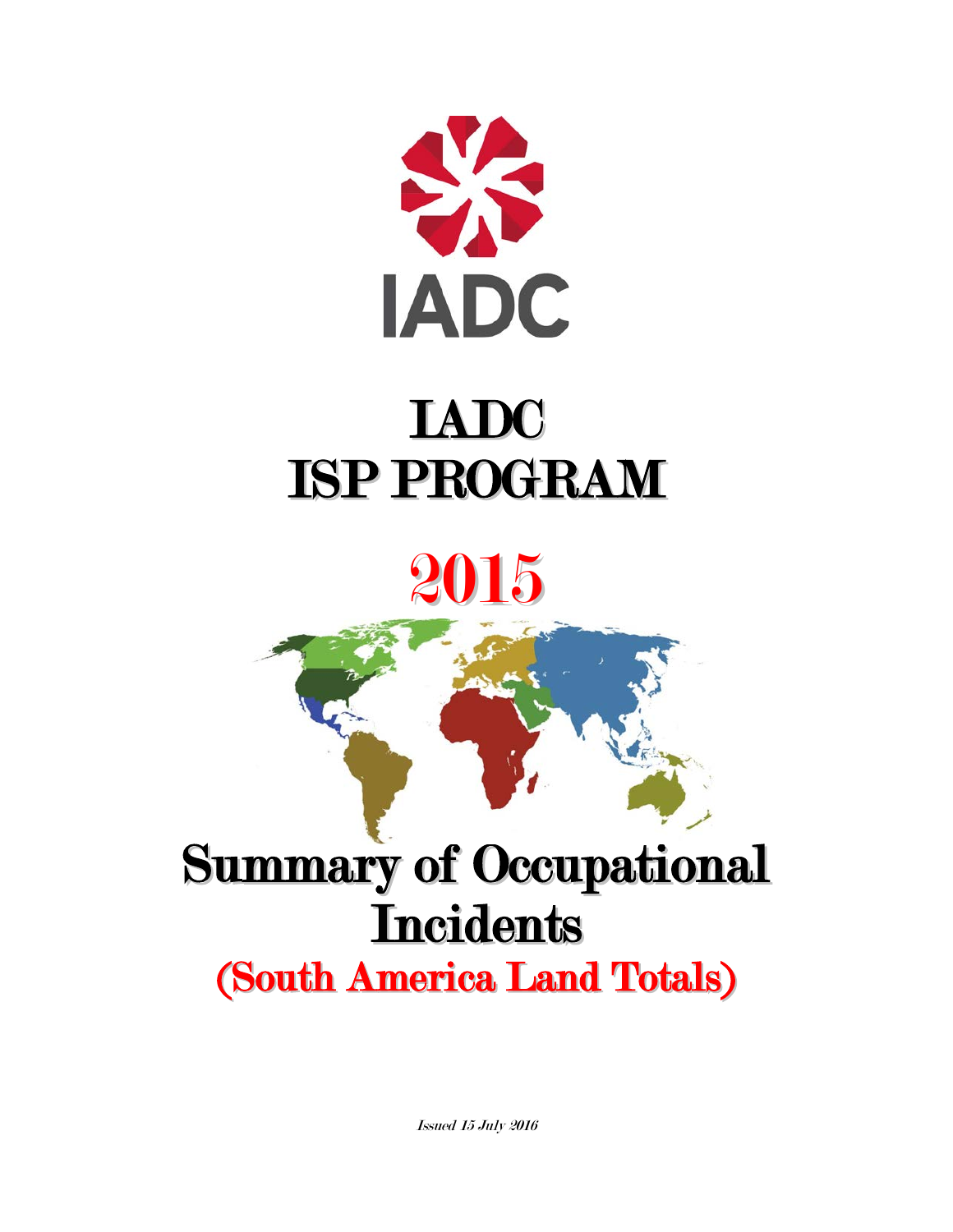

## Table of Contents

## **(Table of Contents is Hyperlinked, Just click on Topic & go)**

| South America Land Total Lost Time Incidents by Time in Service (Chart 15) 16 |  |
|-------------------------------------------------------------------------------|--|
| South America Land Total Recordable Incidents by Time in Service (Chart 16)17 |  |
|                                                                               |  |
|                                                                               |  |
|                                                                               |  |
|                                                                               |  |
| IADC 2015 SOUTH AMERICA LAND PARTICIPANT DETAIL BY CATEGORY (TABLE 2) 22      |  |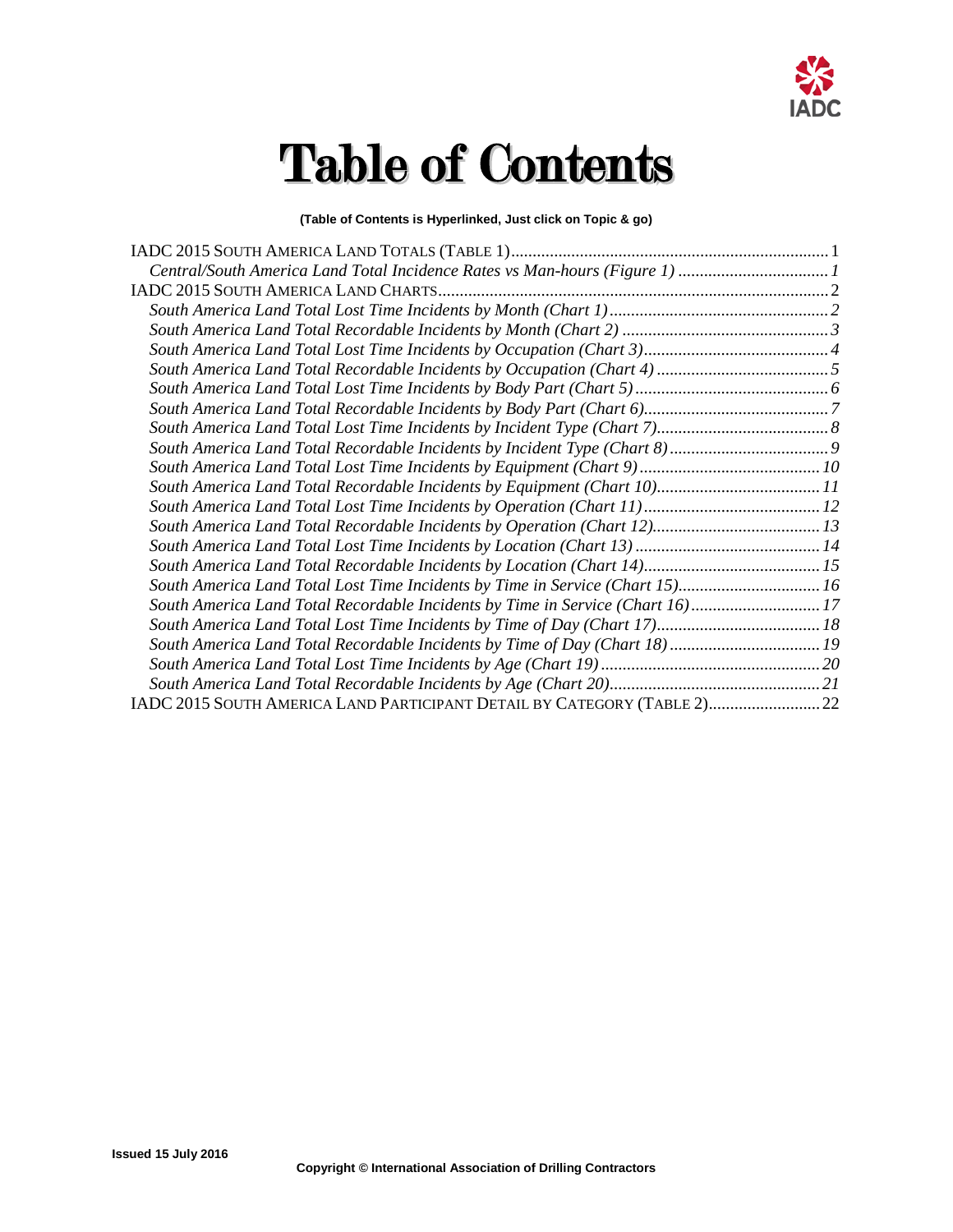

## **IADC 2015 South America Land Totals (Table 1)**

<span id="page-2-0"></span>

|                                          | Total      |
|------------------------------------------|------------|
| <b>Total Manhours</b>                    | 22,377,092 |
| <b>Total Medical Treatment Incidents</b> | 20         |
| <b>Total Restricted Work Incidents</b>   | 33         |
| <b>Total Lost Time Incidents</b>         | 28         |
| <b>Total Fatalities</b>                  | 0          |
| <b>Total Recordables</b>                 | 81         |
| <b>MTO Incidence Rate</b>                | 0.18       |
| <b>RWC Incidence Rate</b>                | 0.29       |
| <b>LTI Incidence Rate</b>                | 0.25       |
| <b>LTI Frequency Rate</b>                | 1.25       |
| <b>DART Incidence Rate</b>               | 0.55       |
| <b>DART Frequency Rate</b>               | 2.73       |
| Recordable Incidence Rate                | 0.72       |
| <b>Recordable Frequency Rate</b>         | 3.62       |

#### **Companies Reporting: Land – 8**

Medical Treatment Incidence Rate = MTOs X 200,000 Restricted Work Incidence Rate = RWCs X 200,000<br>Lost Time Incidence Rate = LTIs + FTLs X 200,000 DART Incidence Rate = LTIs + RWC X 200,000 DART Frequency Rate = LTIs + RWC X 1,000,000<br>Recordable Incidence Rate = RCRD X 200,000 Recordable Frequency Rate = RCRD X 1,000,000

Lost Time Incidence Rate = LTIs + FTLs X 200,000 Lost Time Frequency Rate = LTIs + FTLs X 1,000,000<br>DART Incidence Rate = LTIs + RWC X 200,000 DART Frequency Rate = LTIs + RWC X 1,000,000 Recordable Frequency Rate = RCRD X 1,000,000

<span id="page-2-1"></span>

### **South America Land Total Incidence Rates vs Man-hours (Figure 1)**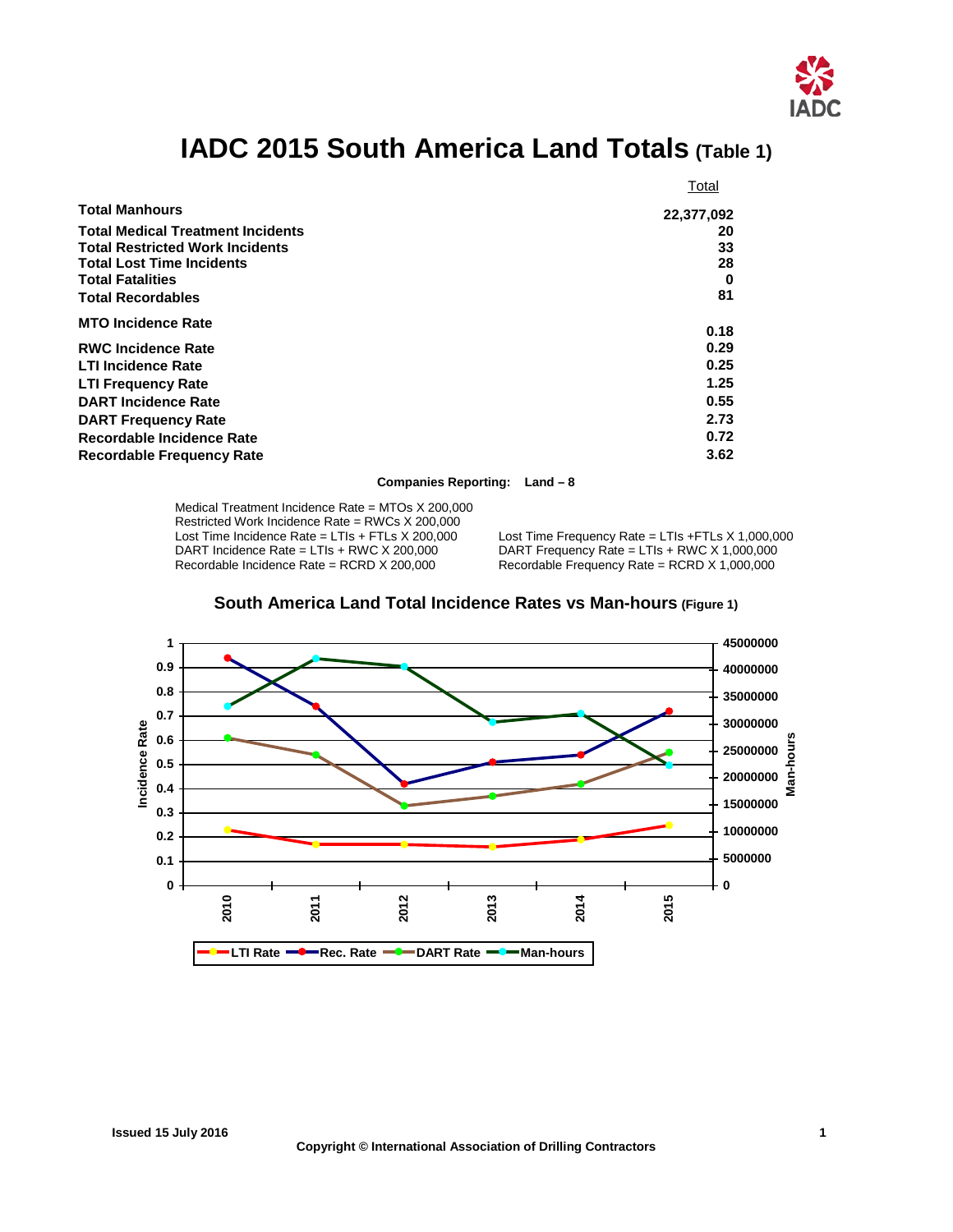

## **IADC 2015 South America Land Charts South America Land Total Lost Time Incidents by Month (Chart 1) Based on 28 Incidents**

<span id="page-3-1"></span><span id="page-3-0"></span>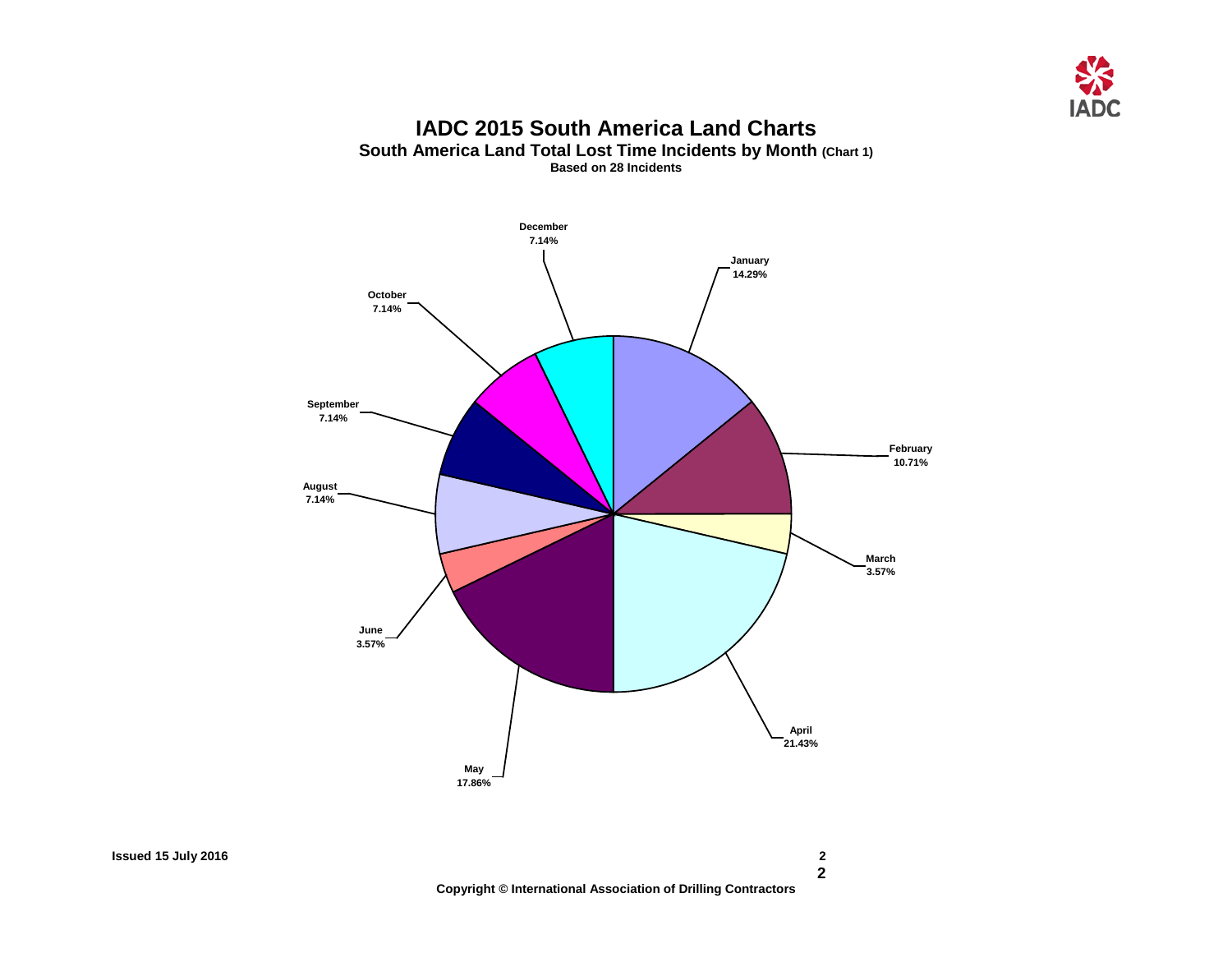

## **South America Land Total Recordable Incidents by Month (Chart 2) Based on 81 Incidents**

<span id="page-4-0"></span>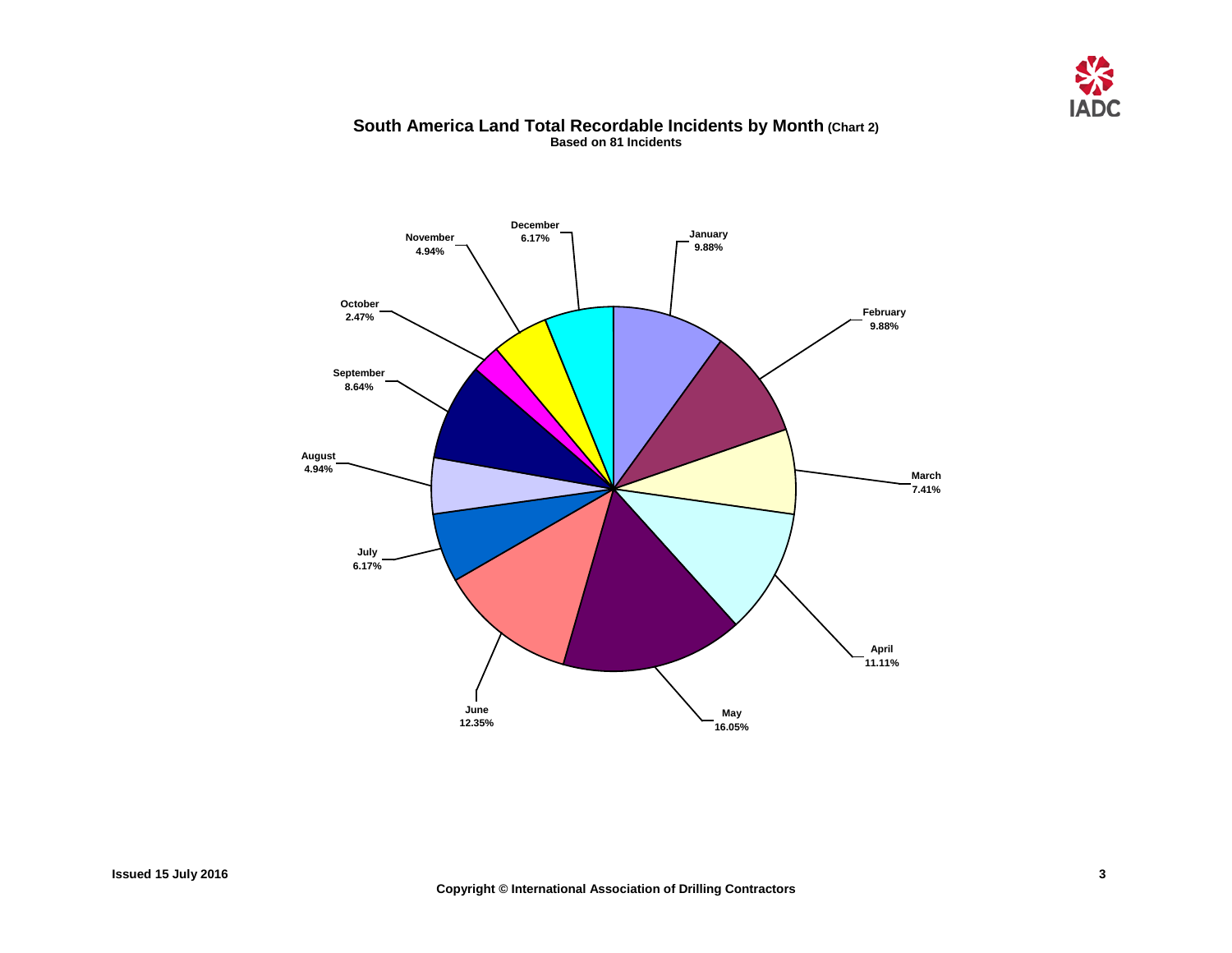

## <span id="page-5-0"></span>**Barge Engineer/Ballast Control Op. 3.57% Rig Helper 17.86% Electrician (Electronic Technician) 10.71% Mechanic (Repair Technician) 7.14% Motorman 3.57% Floorman 25.00% Superintendent/other Supervisors 3.57% Toolpusher (Asst.TP, Tourpusher) 3.57% Derrickman 17.86% Roustabout (Lease Hand) 7.14%**

## **South America Land Total Lost Time Incidents by Occupation (Chart 3) Based on 28 Incidents**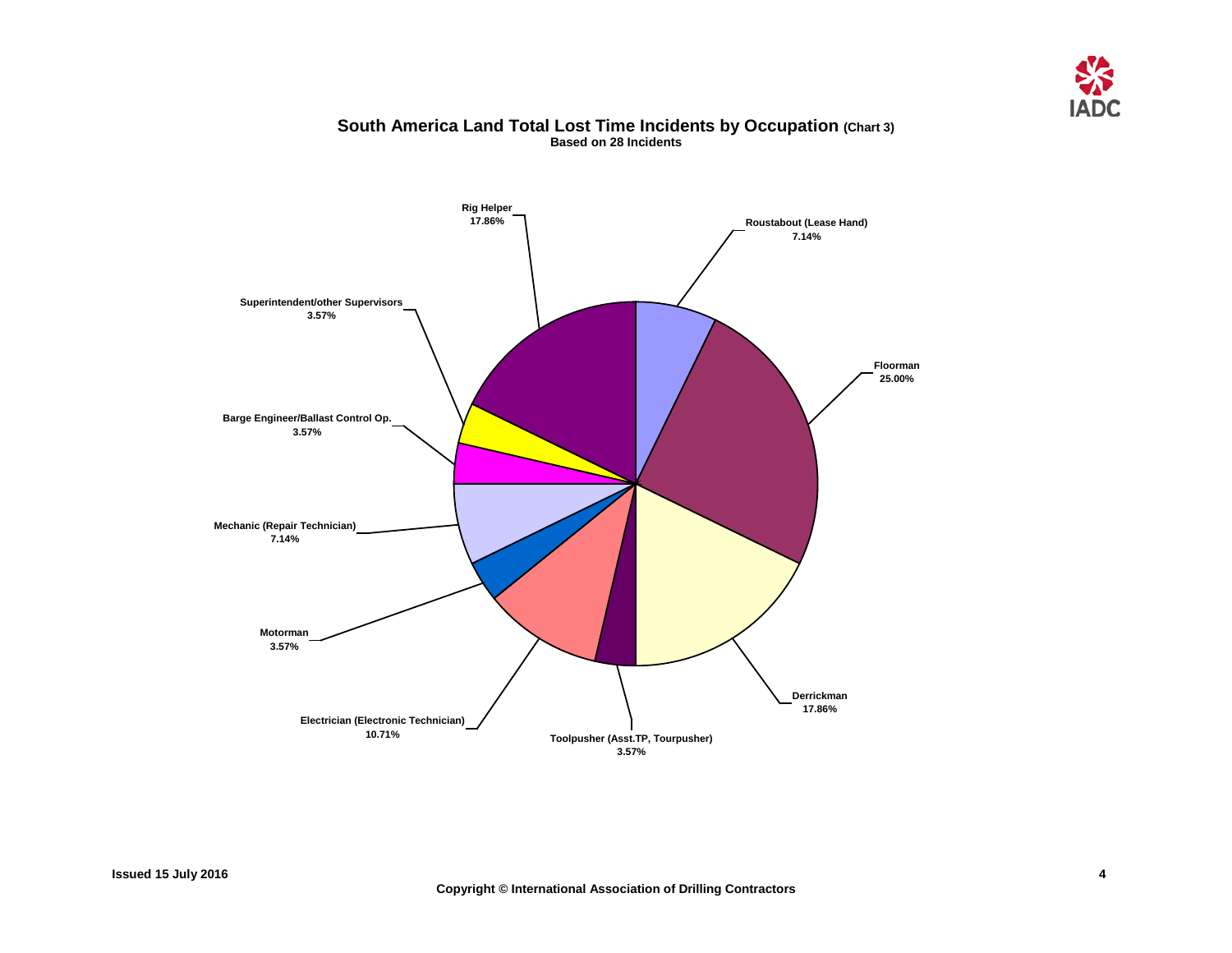

## **South America Land Total Recordable Incidents by Occupation (Chart 4) Based on 81 Incidents**

<span id="page-6-0"></span>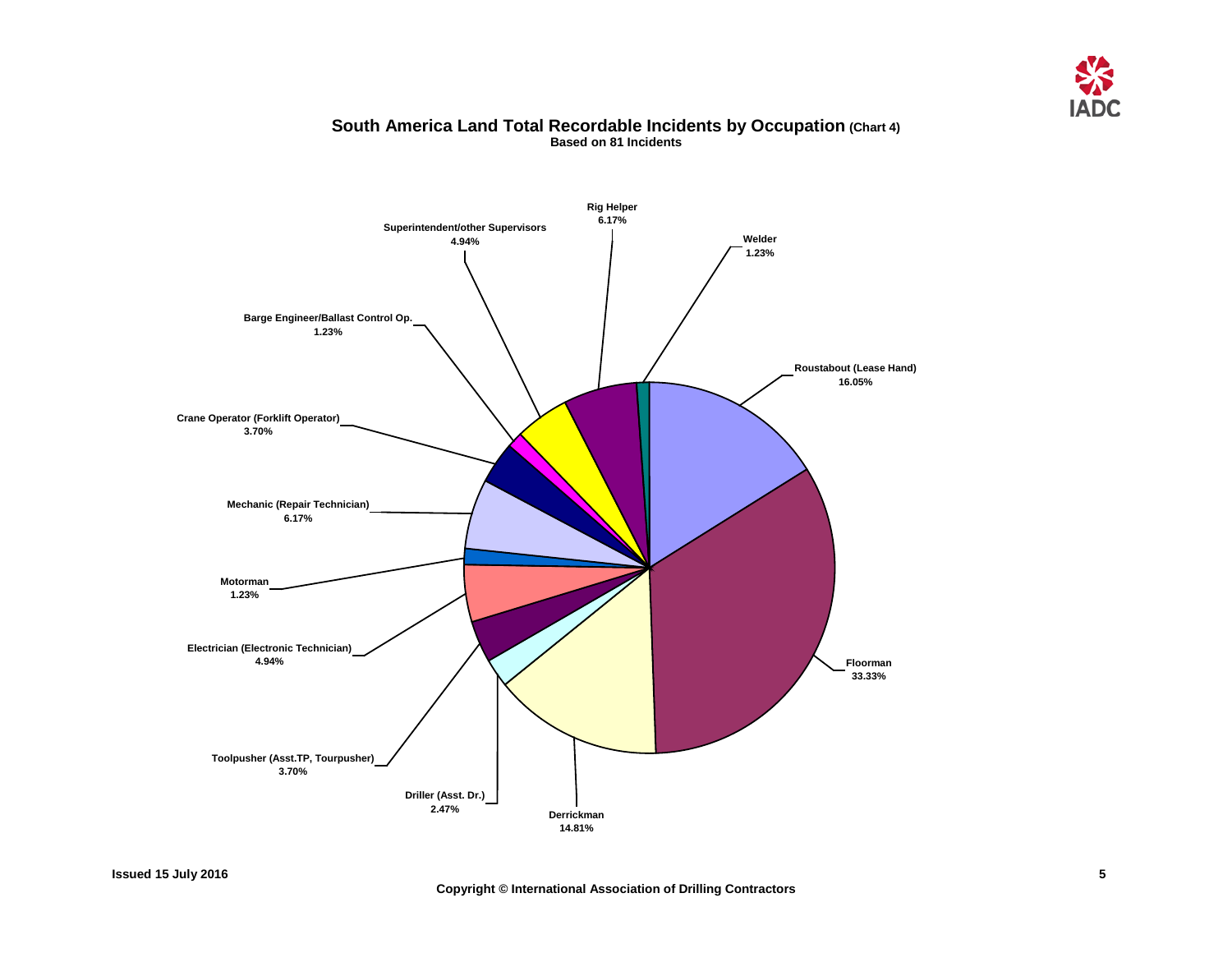

## <span id="page-7-0"></span>**Elbow(s) 3.70% Knee(s) 7.41% Shoulder(s) 3.70% Feet/Ankles 7.41% Leg(s) 3.70% Finger(s) 44.44% Hand(s) / Wrist(s) 18.52% Arm(s) 3.70% Trunk/Torso (chest, abdomen, groin) 3.70% Eyes (eyelid) 3.70%**

## **South America Land Total Lost Time Incidents by Body Part (Chart 5) Based on 27 Incidents**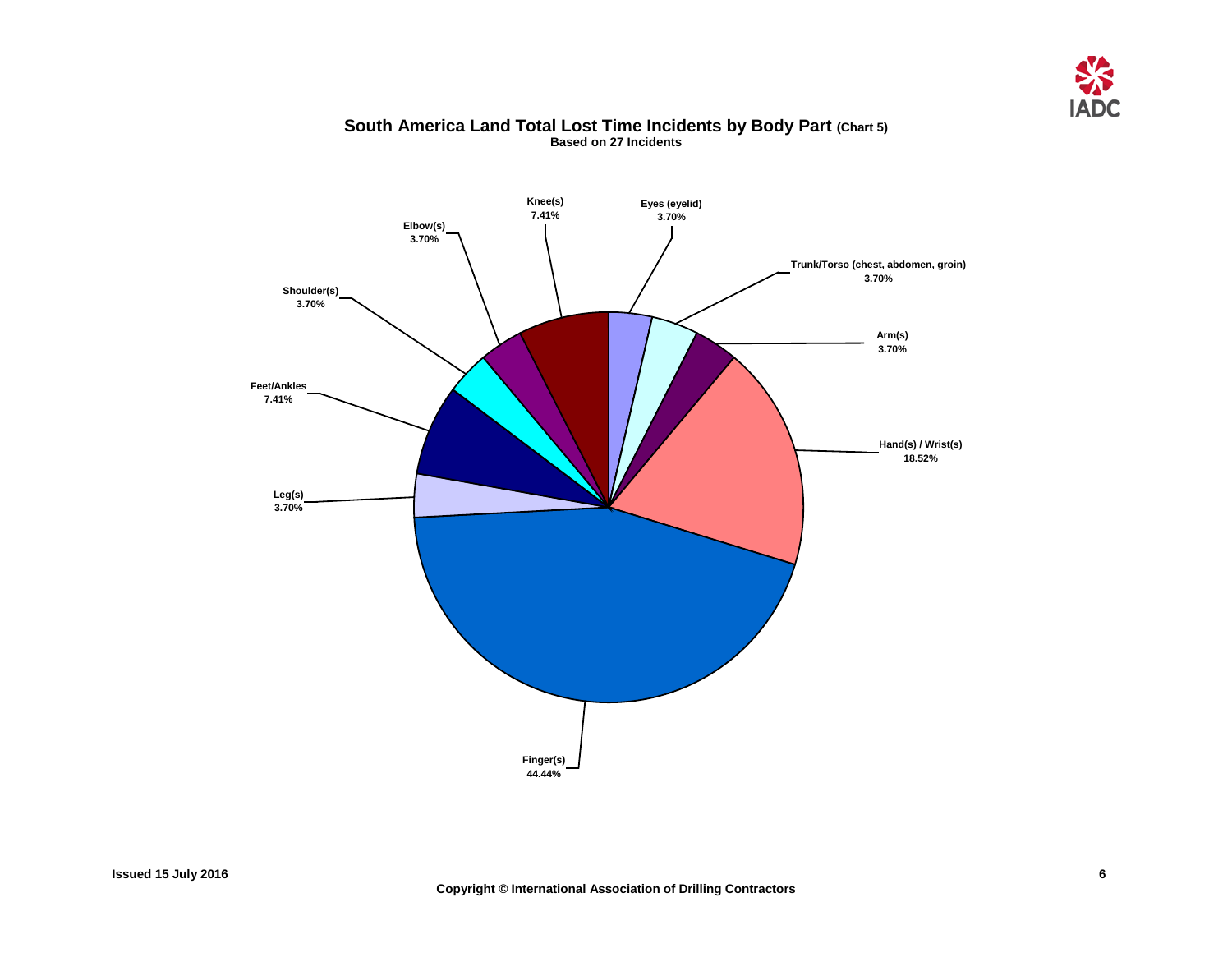

<span id="page-8-0"></span>

## **South America Land Total Recordable Incidents by Body Part (Chart 6) Based on 79 Incidents**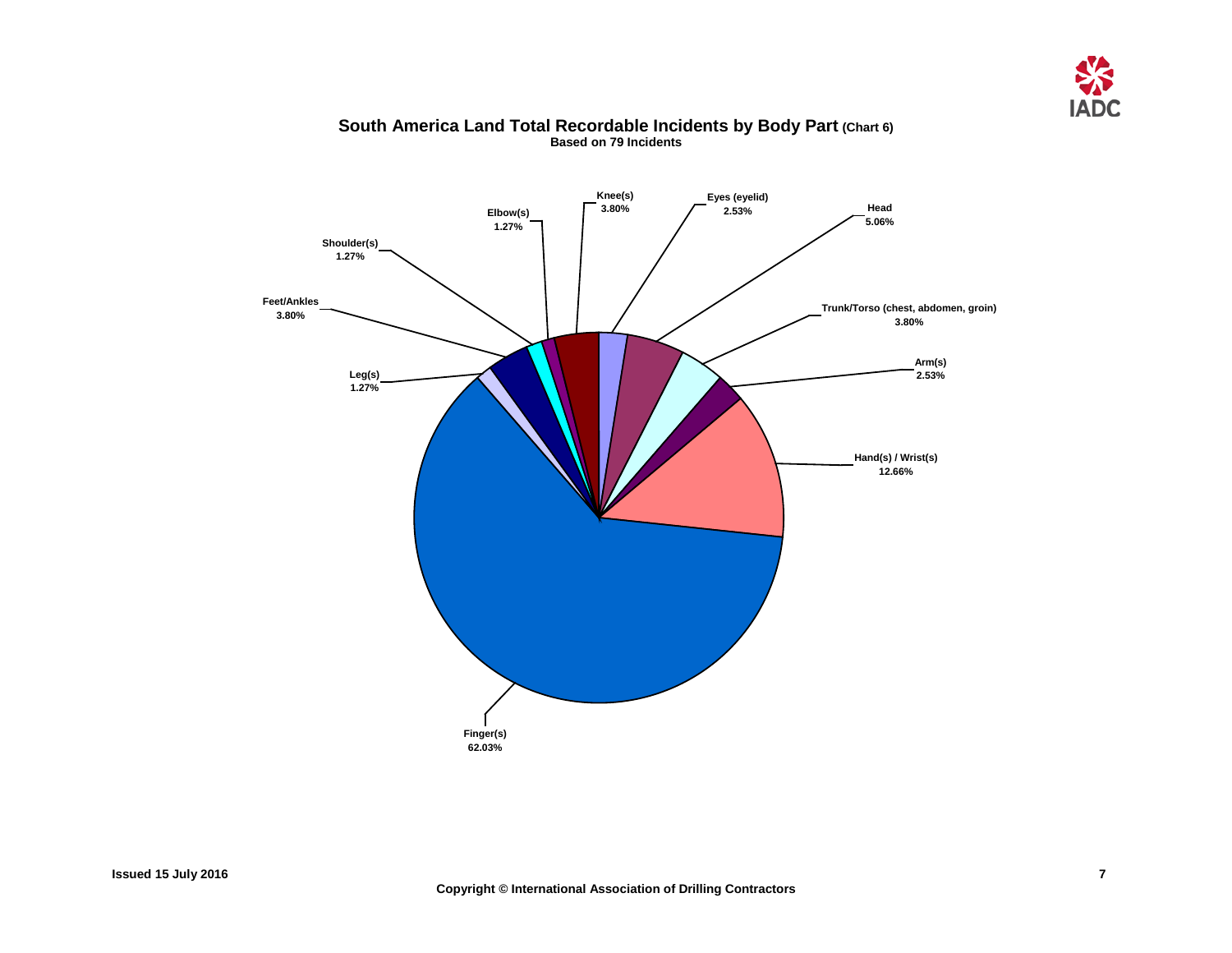

## **South America Land Total Lost Time Incidents by Incident Type (Chart 7) Based on 28 Incidents**

<span id="page-9-0"></span>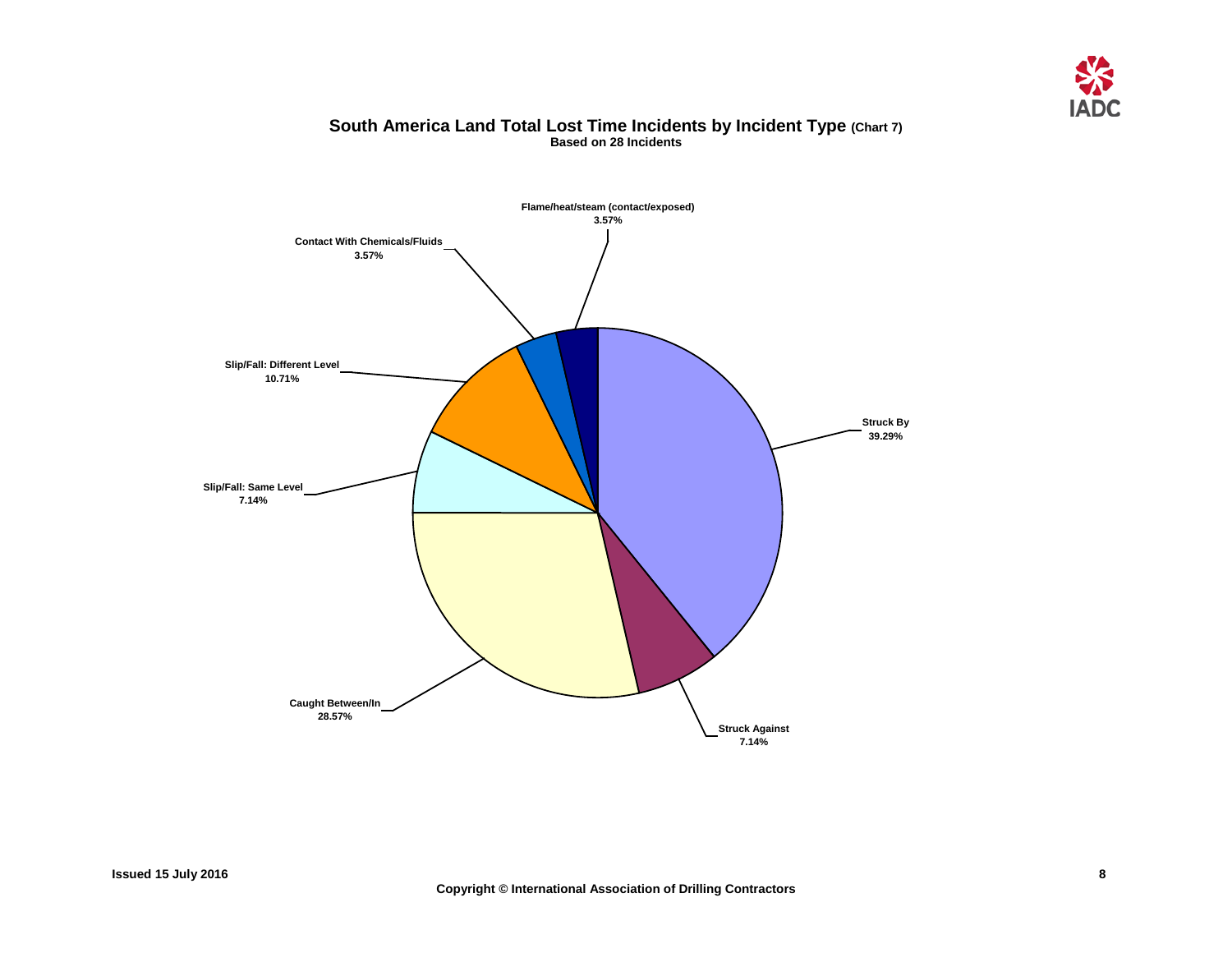

<span id="page-10-0"></span>

## **South America Land Total Recordable Incidents by Incident Type (Chart 8) Based on 861 Incidents**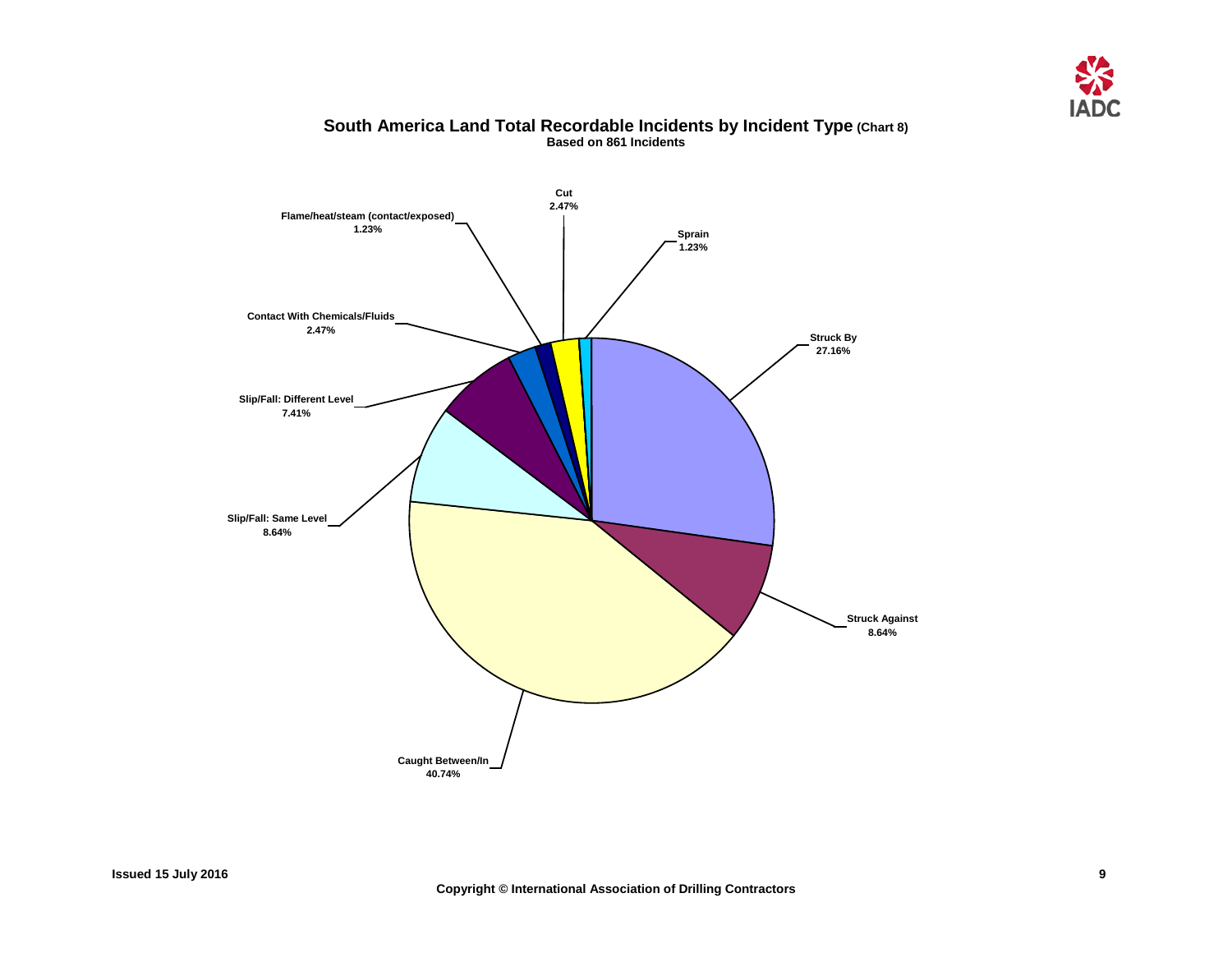

## <span id="page-11-0"></span>**Ladders 3.85% Forklift 3.85% Pressure Hoses/Lines 3.85% Material 11.54% Stairs 3.85% Well Control (BOP) Stack (well head, tree) 11.54% Engines/Pumps/Machinery 19.23% Hand Tools: Power 3.85% Hand Tools: Manual 3.85% Slings (rope, cable, chain, web) 11.54% Pipes/Collars/Tubulars/Csg. 11.54% Slips (drill collar clamp) 7.69% Decks (grating, walkway) 3.85%**

## **South America Land Total Lost Time Incidents by Equipment (Chart 9) Based on 26 Incidents**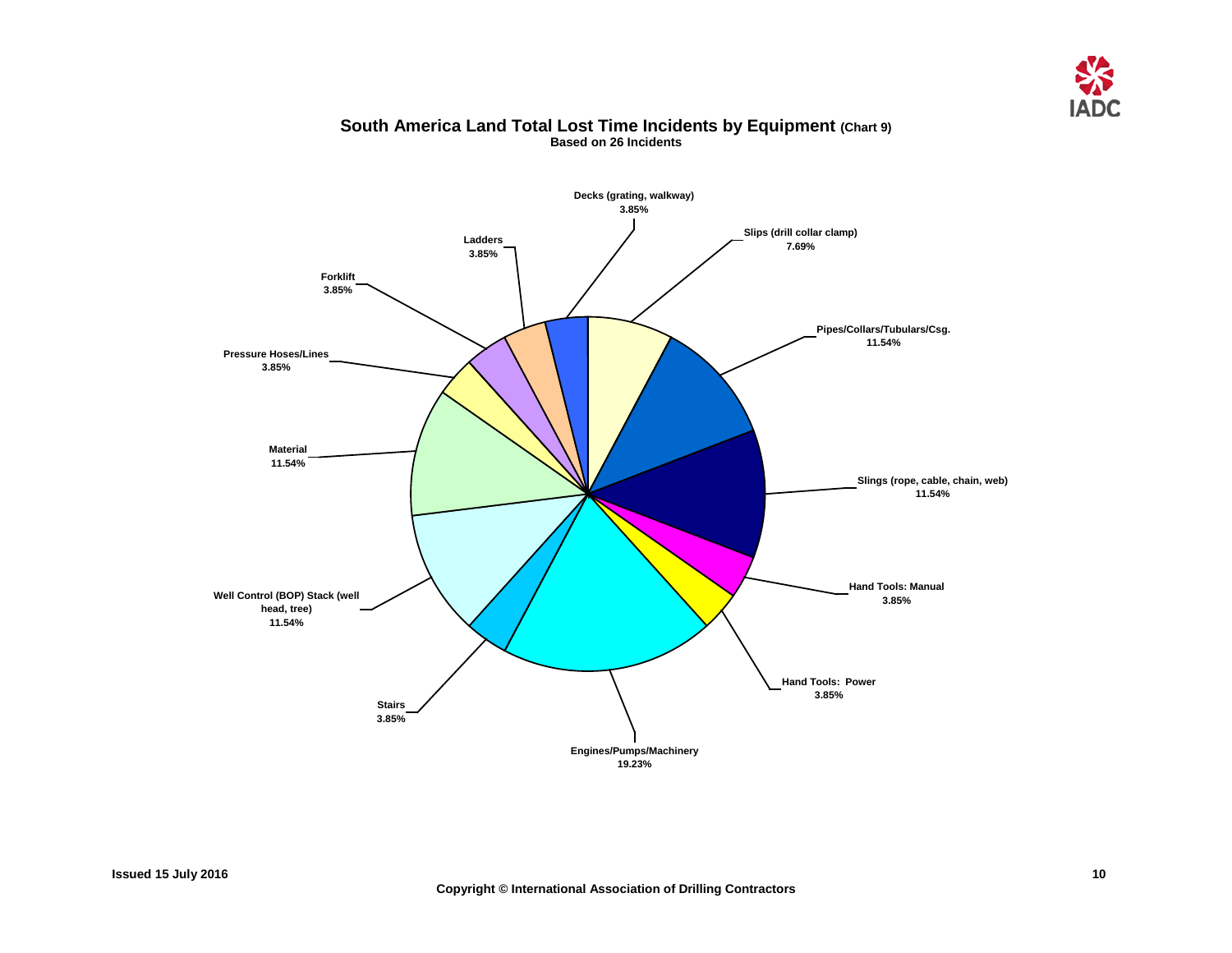

<span id="page-12-0"></span>

## **South America Land Total Recordable Incidents by Equipment (Chart 10) Based on 76 Incidents**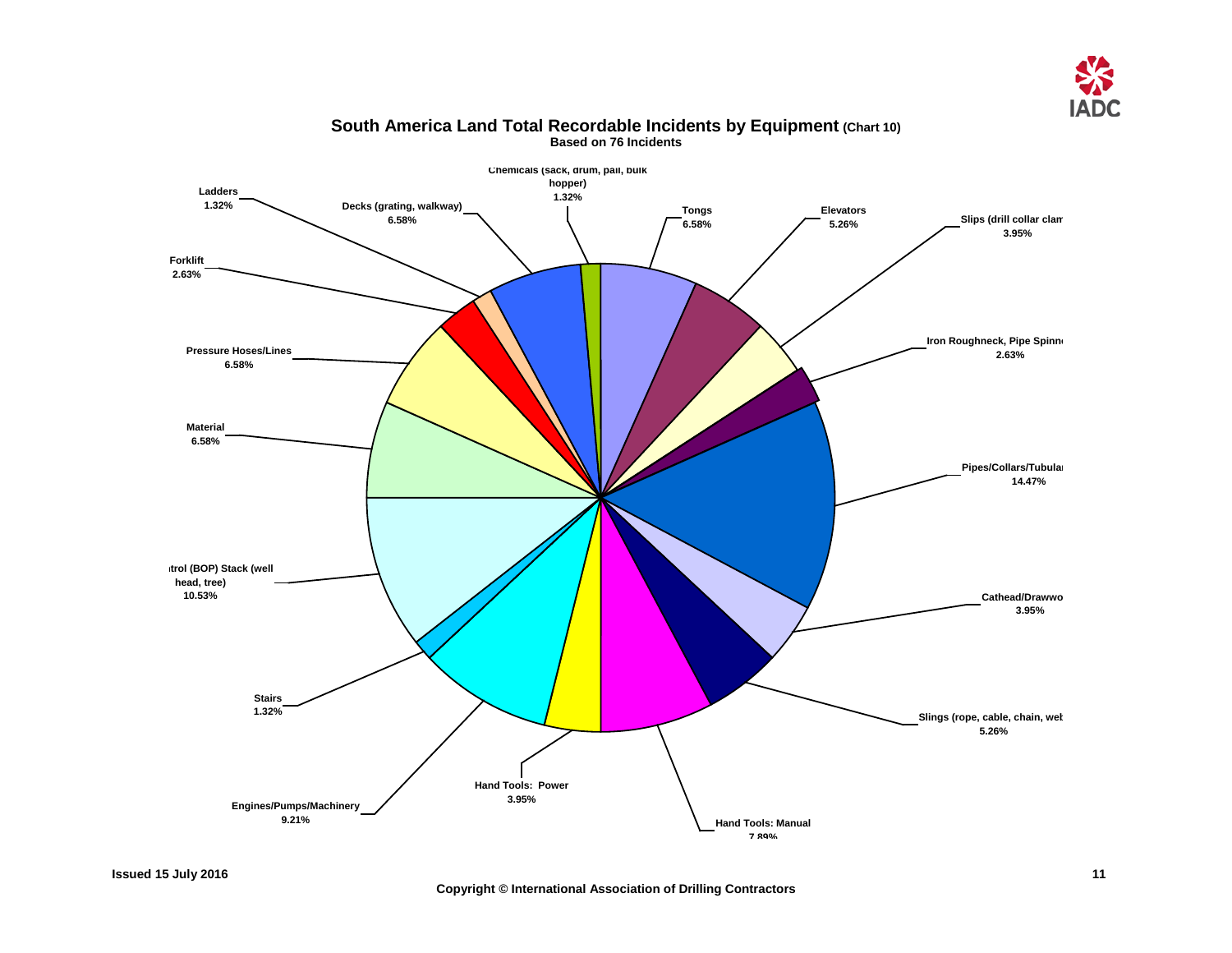

## **South America Land Total Lost Time Incidents by Operation (Chart 11) Based on 28 Incidents**

<span id="page-13-0"></span>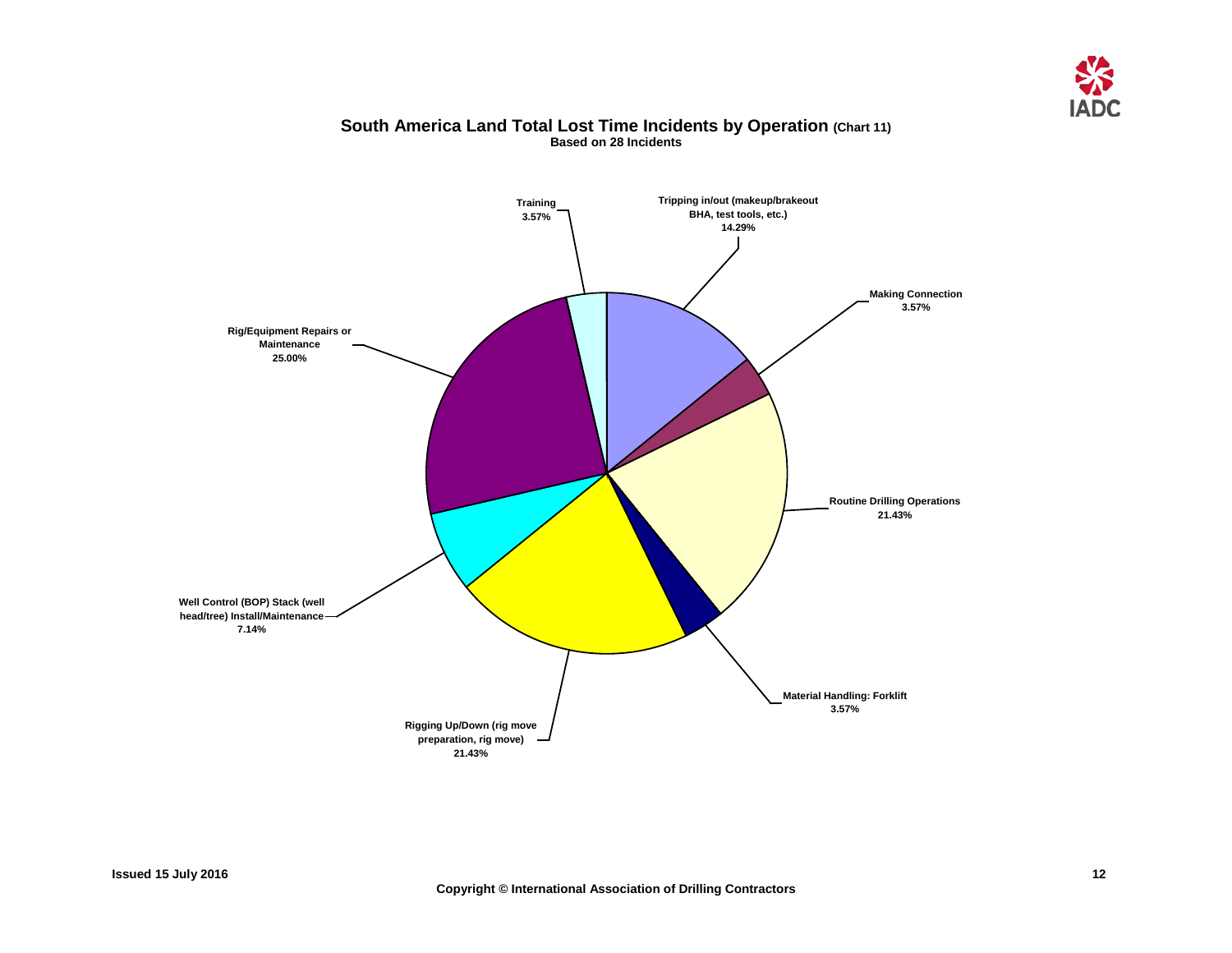

## **South America Land Total Recordable Incidents by Operation (Chart 12) Based on 81 Incidents**

<span id="page-14-0"></span>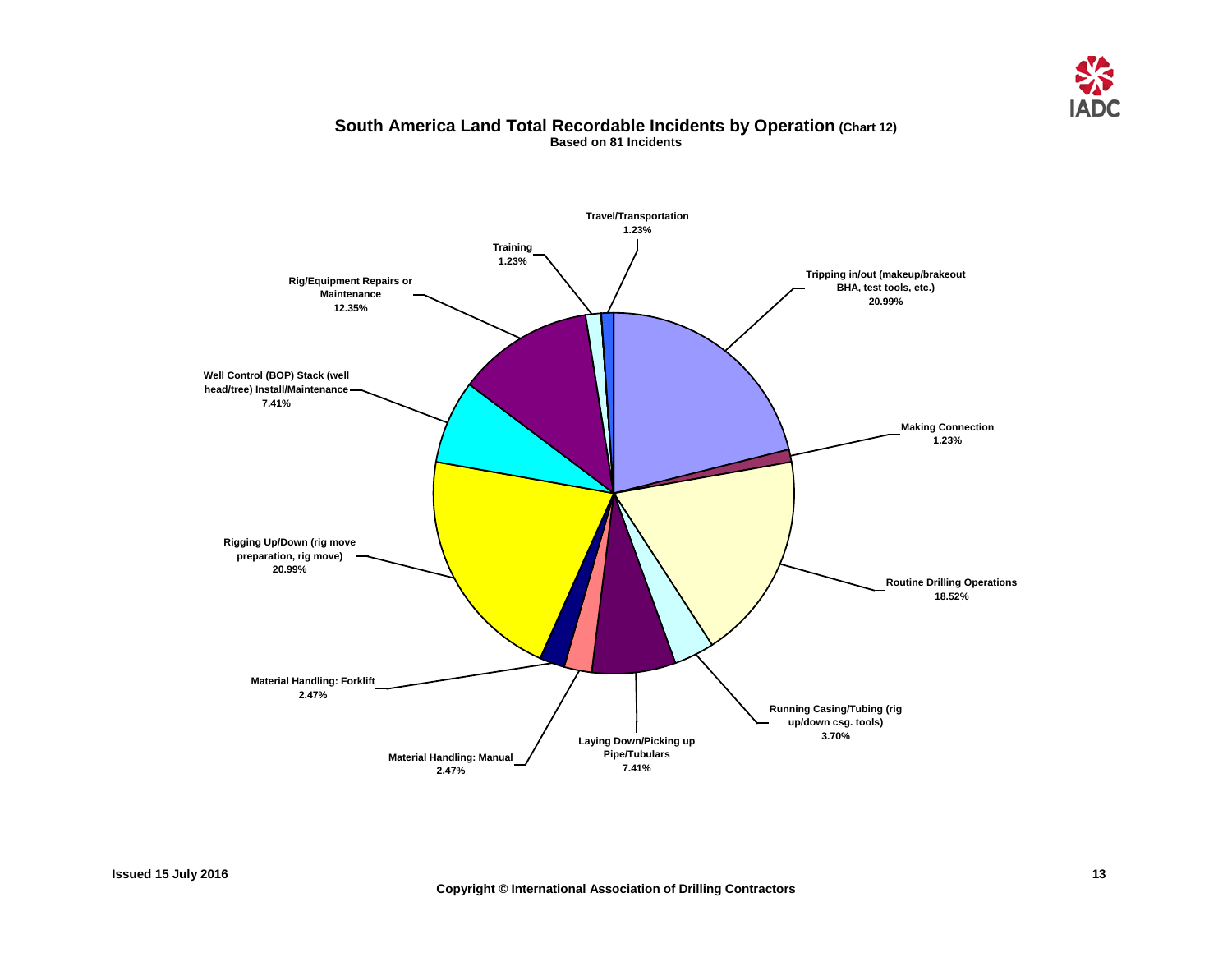

<span id="page-15-0"></span>

## **South America Land Total Lost Time Incidents by Location (Chart 13) Based on 28 Incidents**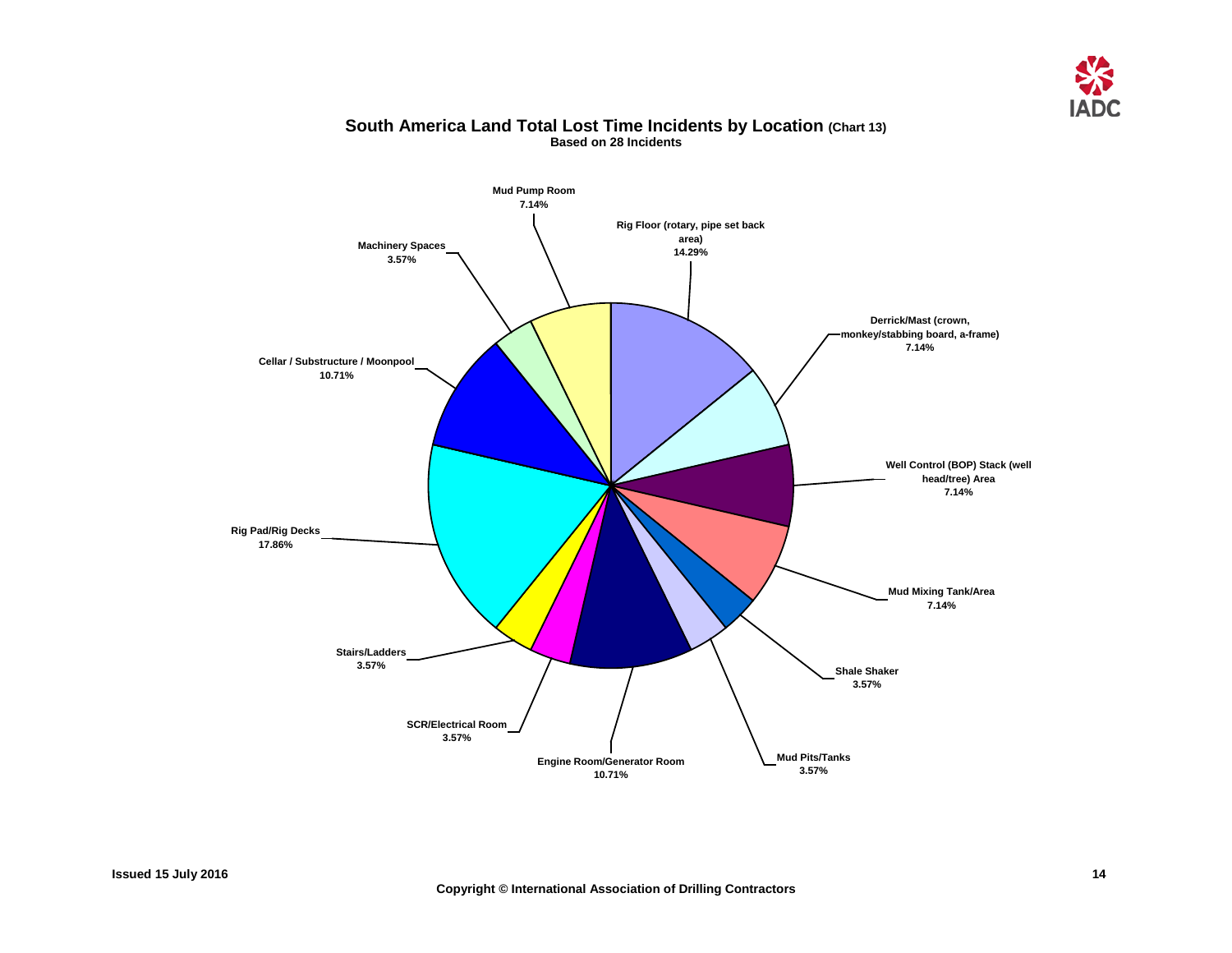

<span id="page-16-0"></span>

## **South America Land Total Recordable Incidents by Location (Chart 14) Based on 79 Incidents**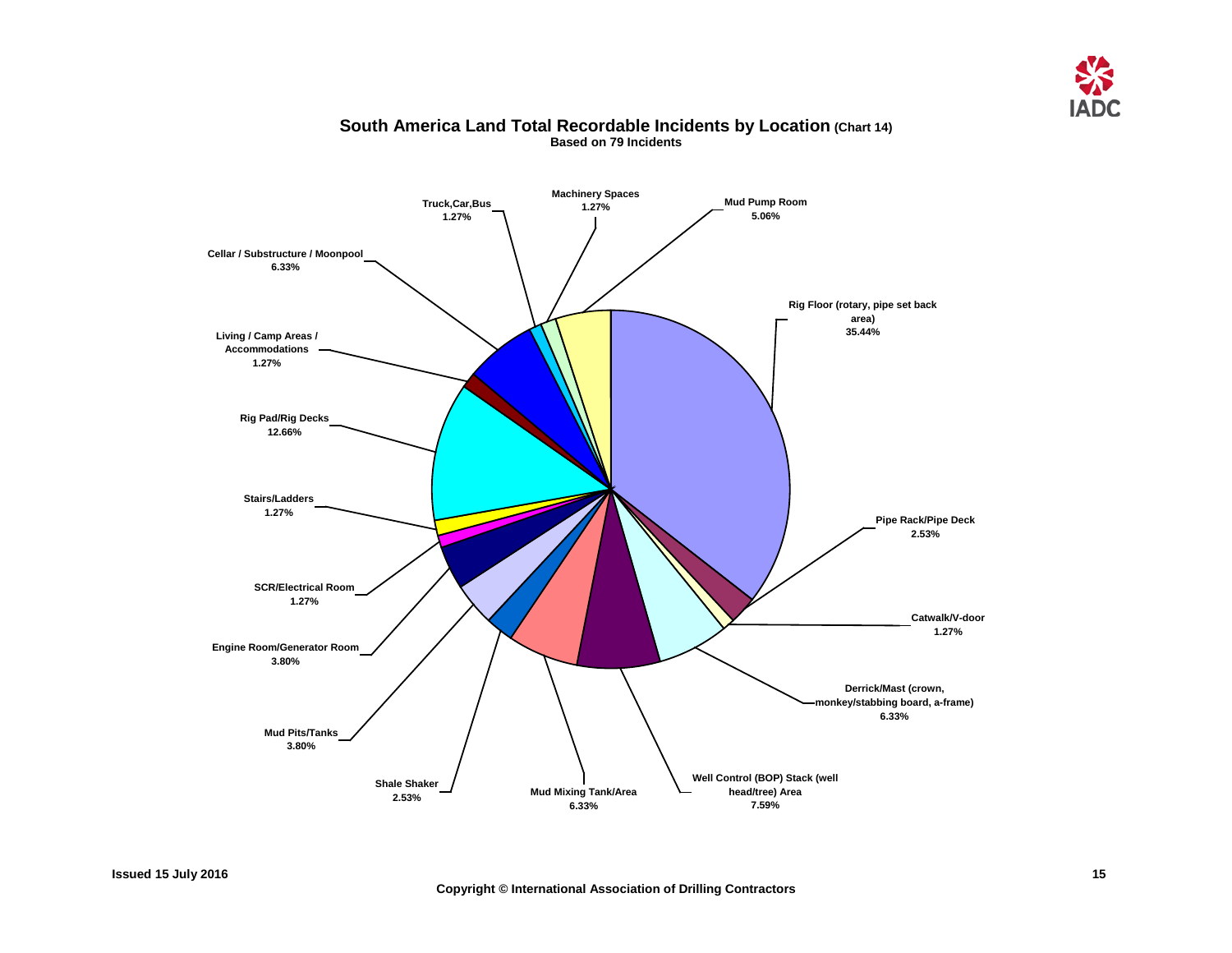

### **South America Land Total Lost Time Incidents by Time in Service (Chart 15) Based on 28 Incidents**

<span id="page-17-0"></span>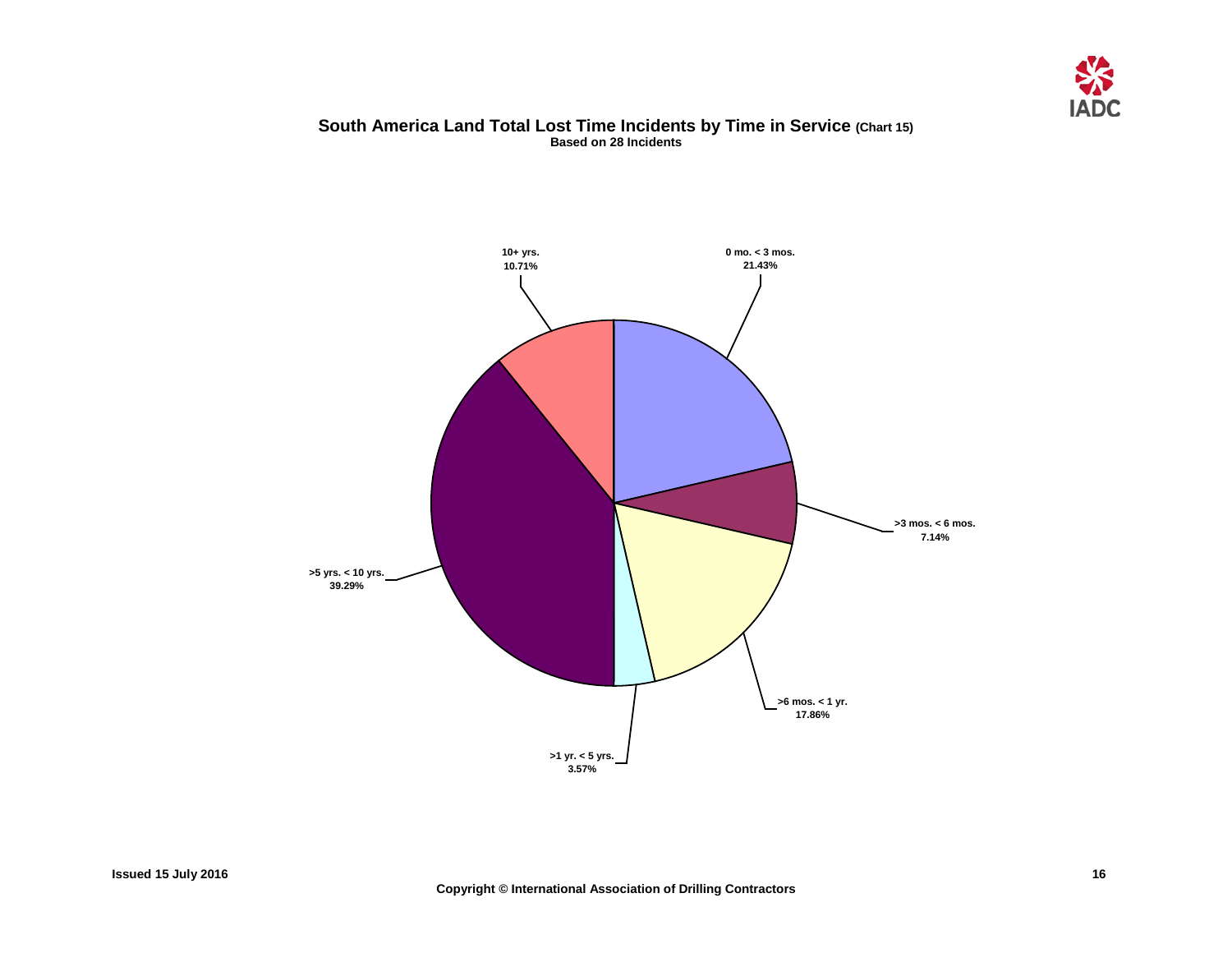

## **South America Land Total Recordable Incidents by Time in Service (Chart 16) Based on 81 Incidents**

<span id="page-18-0"></span>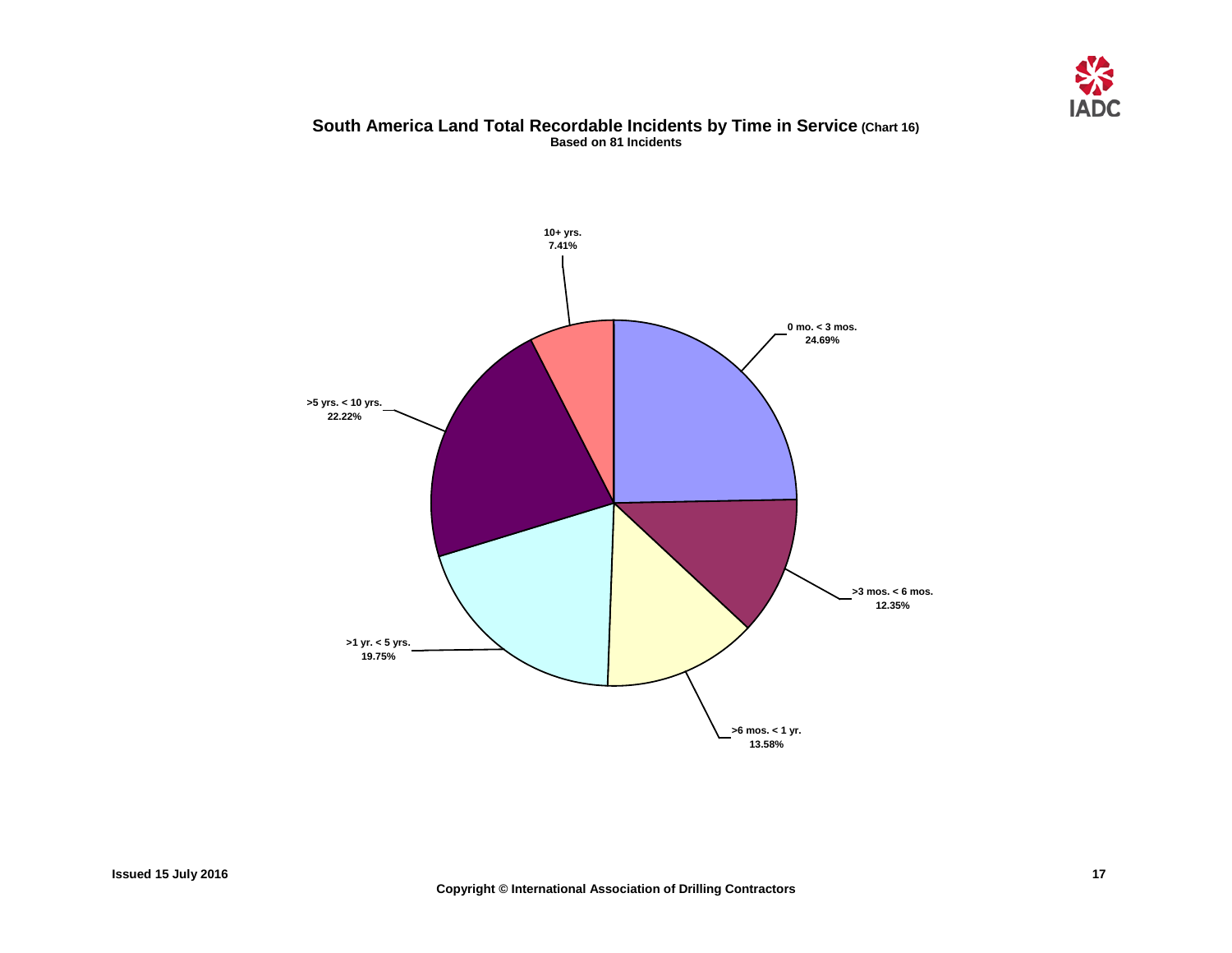

<span id="page-19-0"></span>

## **South America Land Total Lost Time Incidents by Time of Day (Chart 17) Based on 28 Incidents**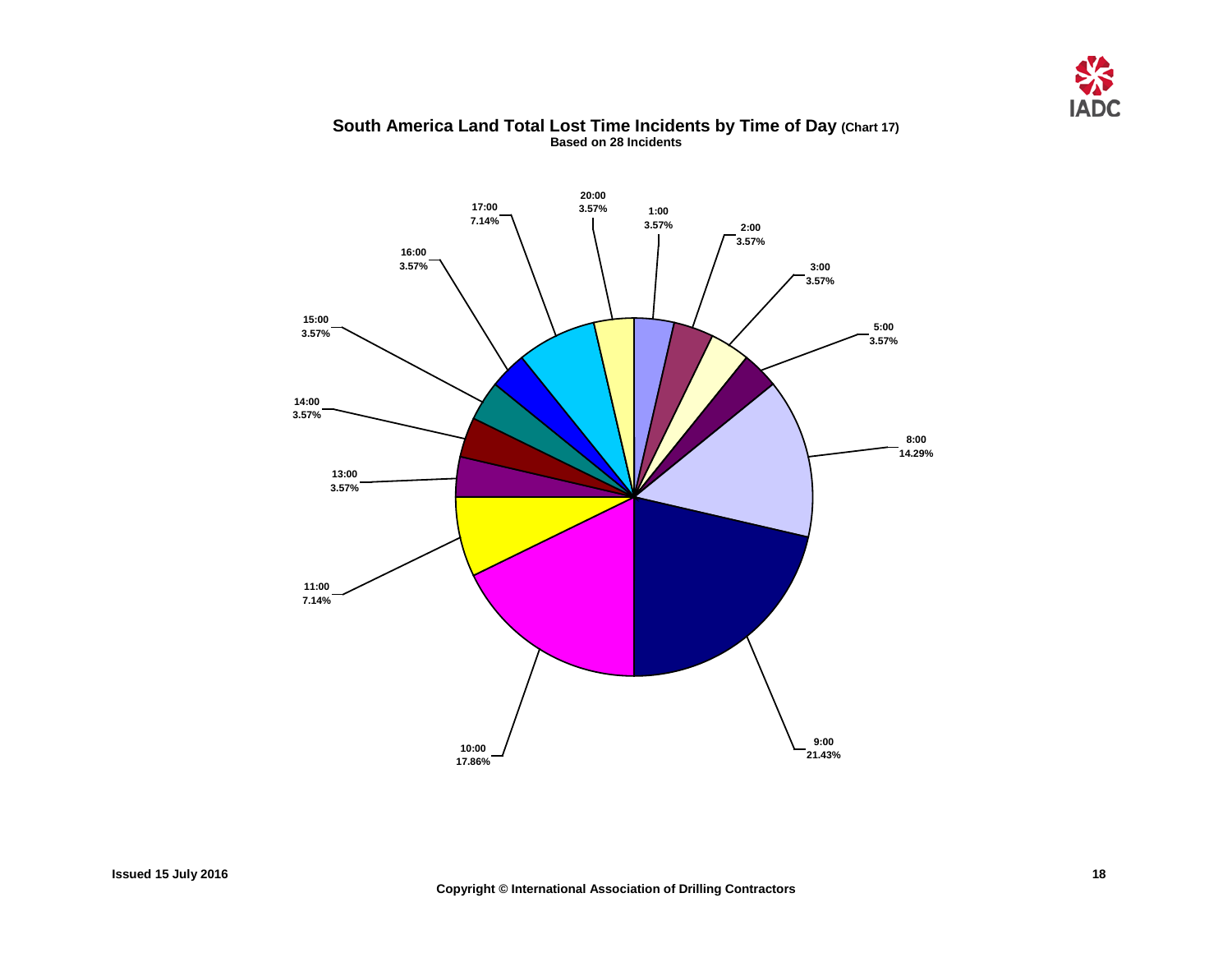

#### <span id="page-20-0"></span>**14:00 6.17% 13:00 7.41% 22:00 2.47% 24:00:00 23:00 1.23% 1.23% 21:00 3.70% 20:00 6.17% 15:00 1.23% 16:00 1.23% 17:00 7.41% 18:00 8.64% 12:00 2.47% 11:00 4.94% 10:00 8.64% 9:00 9.88% 8:00 8.64% 7:00 3.70% 5:00 2.47% 4:00 2.47% 3:00 1.23% 2:00 3.70% 1:00 4.94%**

## **South America Land Total Recordable Incidents by Time of Day (Chart 18) Based on 81 Incidents**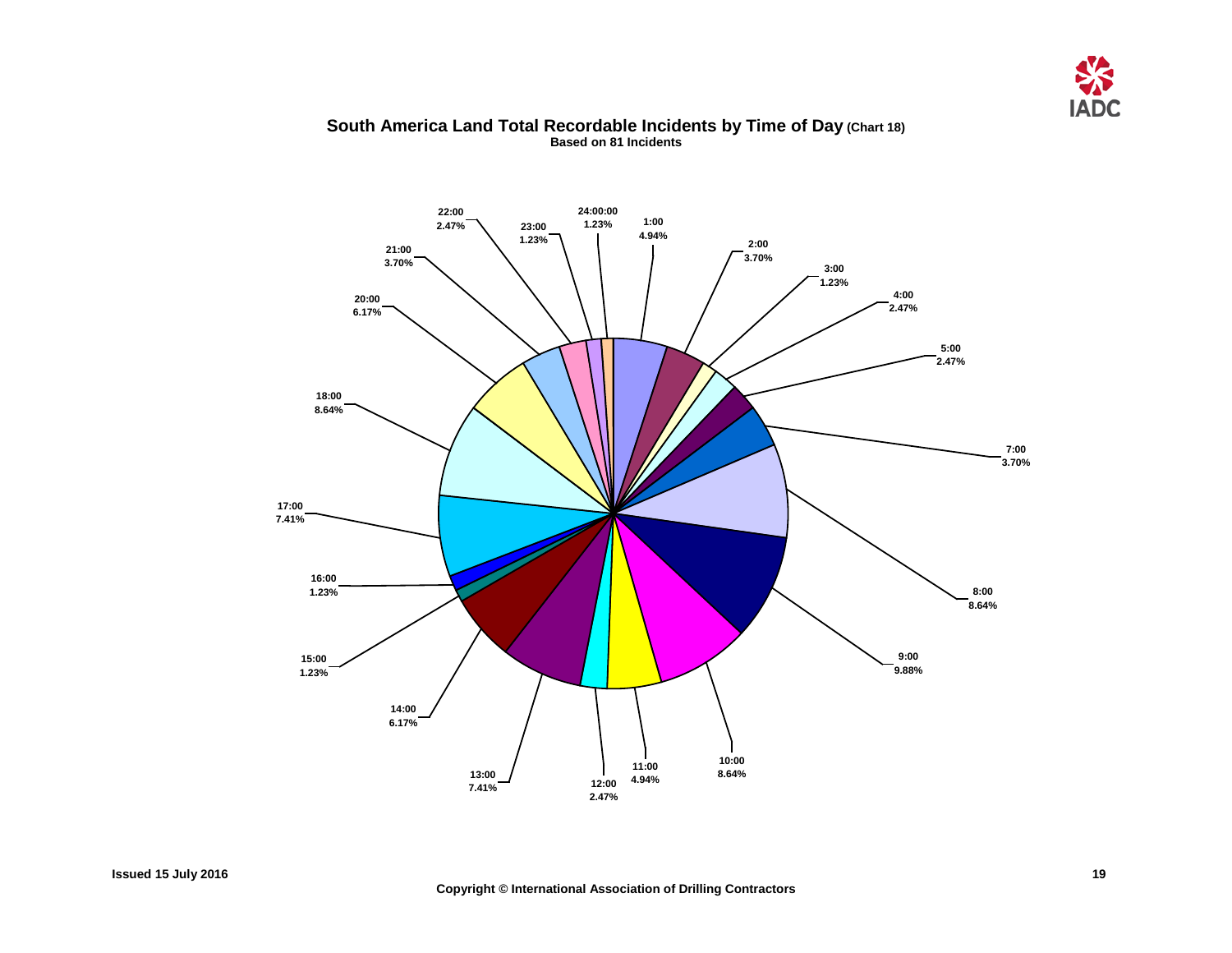

## **South America Land Total Lost Time Incidents by Age (Chart 19) Based on 27 Incidents**